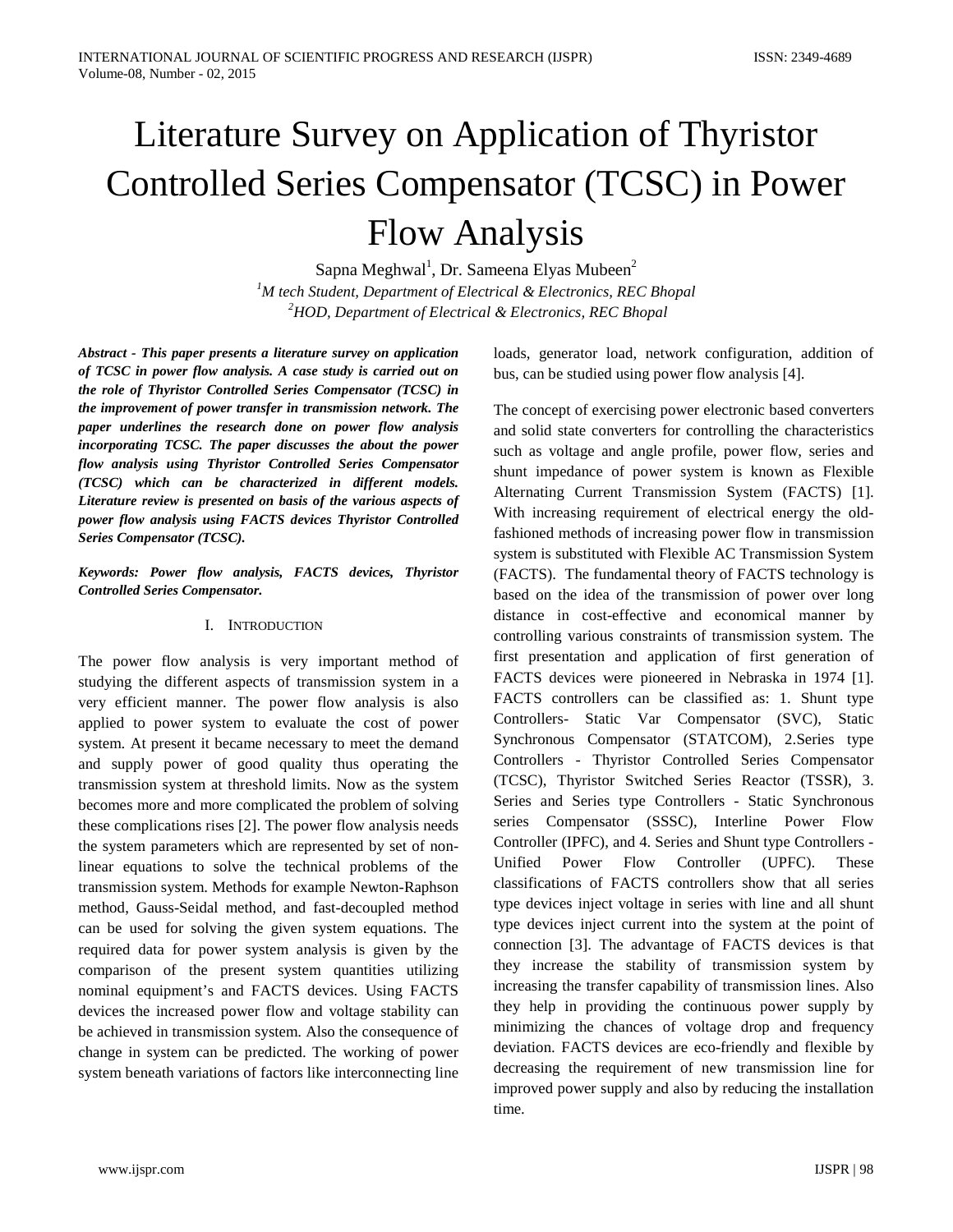Thyristor Controlled Series Compensator (TCSC) is an important FACTS device which allows constant and continuous variation in transmission line parameters. TCSC is used to control the real power flow or the line current or the voltage or the angle in transmission line. TCSC comprise Thyristor Controlled Reactor (TCR) as a variable reactor connected in parallel with a series capacitor bank which makes a capacitive reactance compensator to control a smoothly variable series capacitor reactance in transmission line. Different network parameters are needed for power flow analysis using TCSC therefore some modelling techniques of TCSC are variable impedance modelling, firing angle modelling and power flow modelling [1].

This paper presents the literature survey on role of TCSC in power flow analysis for improving the efficiency of transmission system. The paper underlines the research done on power flow analysis incorporating TCSC. In power flow analysis Thyristor Controlled Series Compensator (TCSC) can be characterized in different models as discussed in next section.

## II. CASE STUDY

In this section the literature survey is discussed on basis of the various aspects of power flow analysis using FACTS devices Thyristor Controlled Series Compensator (TCSC):

T. Overbye and D. Brown in [2], describes about the use of FACTS devices for power system stability enhancement. The author first discussed about the necessity of FACTS devices in transmission system. The paper is about the control of devices in transmission system network. It is made clear that with the development of analytic tools to improve the voltage stability of power system the system if becoming more and more difficult. The paper introduces a simple two bus system incorporating TCSC to understand the problem of voltage stability. The solution is drawn in graph to show the base case, after contingency and after TCSC with respect to reactive power load and real power load at the respected bus. Also the cross section view of parameter space is presented with respect to voltage magnitude and MVA load. The dynamic effects of TCSC switching and the method are demonstrated on IEEE 118 bus system. Enhancement of transient stability is also discussed.

The author in [3] discussed about the use of FACTS devices for power flow control and power flow studies for transmission system. The paper describes the types of FACTS device models based on parameter controlled by a

particular device. The Jacobian matrix and power flow analysis convergence using the Newton-Raphson method in the presence of FACTS devices is shown with the required modifications in matrix structure. Due to the addition of FACTS devices in transmission network some losses also occur. The paper discusses about the standard rules of proper siting of FACTS devices. The paper illustrates the modelling of FACTS devices with the help of examples where the study is presented using a model based on actual interconnections. Also the advantages and disadvantages of FACTS devices are tabulated.

In [4] the author Xie Da et.al presents an algorithm to control the power in large systems using TCSC. The paper describes the modified equations of power flow for analysis of system using Newton algorithm when TCSC is installed at the exit of the bus and in middle of the line. The Newton algorithms for the improvement of current inflow when TCSC is operating are also proposed in the model. The power flow control expressions for two conditions of line with TCSC installed at exit of bus and when place in middle of the line are discussed.

C. R. Fuerte-Esquivel et.al in [5] describes about the power flow study of practical power networks employing TCSC model. Author introduces a modern power flow model for TCSC. In this model firing angle is taken as state variable to obtain the required compensation to get the specified real power flow. The model is incorporated with the Newton-Raphson algorithm to solve the large power networks reliably. The paper presents a model where TCSC firing angle is combined with the nodal voltage magnitudes and angles. The comparison of TCSC equivalent reactances is carried out to show the effect of capacitor stored charge. The power mismatch and TCSC parameter values are tabulated for 2172 node system. TCSCs are mainly designed to show a single resonant point.

In [6] the paper presents the power flow method using full Newton-Raphson algorithm for system having equipment and control of ULTC transformer tap control, voltage control, HVDC link control, TCSC to control real power flow or line current, SVC to provide reactive power utilized to improve the operating demand of power system. The paper demonstrates the statistical strength of the proposed model based on results on practical test system. A basic mathematical model is presented to get the faster convergence of the control equations for given system which is done using ANAREDE software. The developments of the software are described. The voltage stability analysis,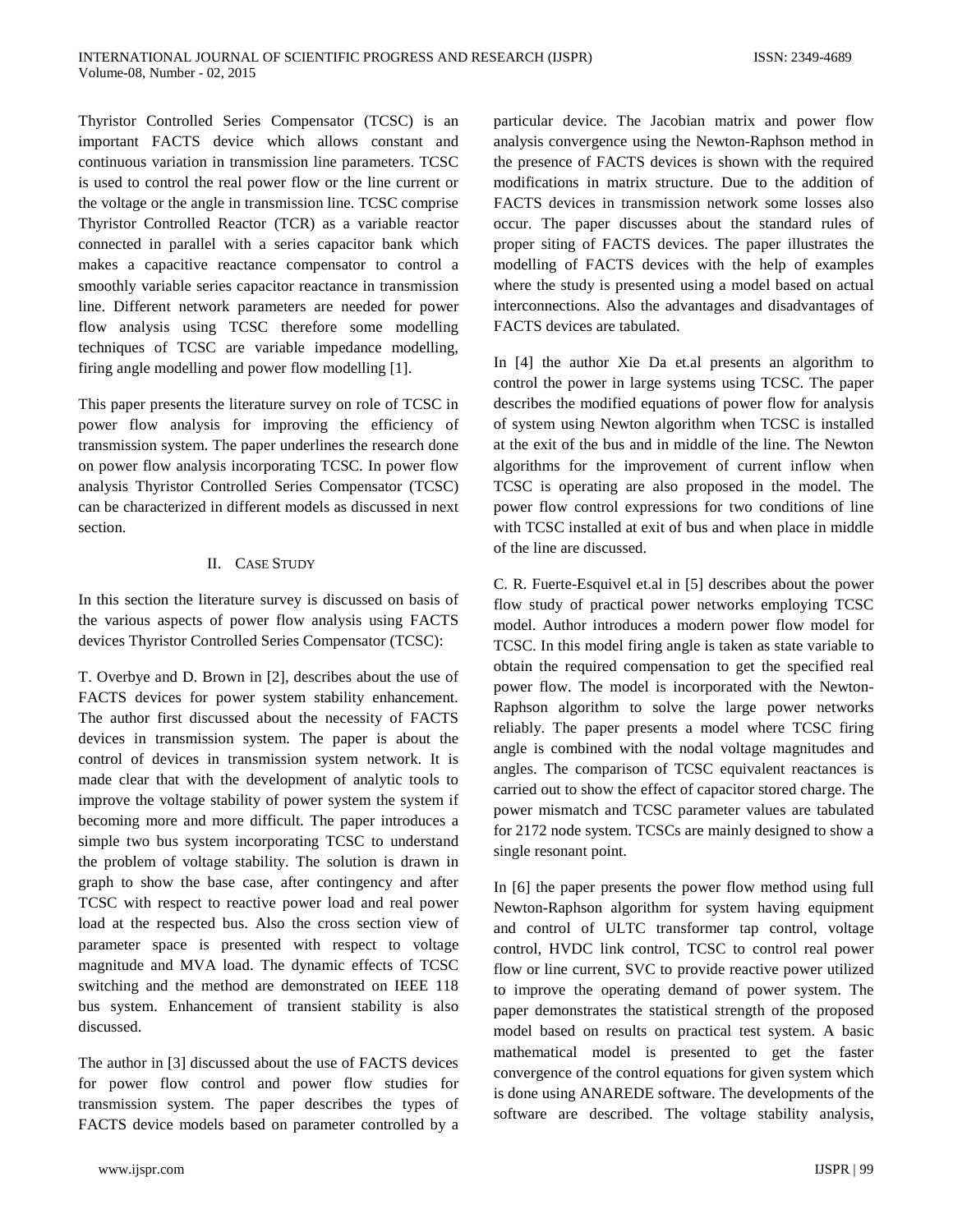contingency analysis, sensitivity analysis, graphical user interface and the convergence results are also discussed.

In [7] Ying Xiao et.al explains about the versatile model for the power flow control using all types of FACTS devices to derive the control parameters of the system. The paper basically proposes a decomposed power injection model (DPIM). A rectangular polar hybrid formulation is implemented for power flow control using Optimal Multiplier Newton-Raphson power flow method and Interior Point Linear Programming. The paper describes about the type of couple and the decoupled model. The classifications of all FACTS devices, steady-state function, DPIM components, control variables and parameters are tabulated. The proposed model is tested on modified IEEE-5 bus system.

S. Mukhopadhyay et.al in [8] presented the application of FACTS in Indian power system with full planning studies, project performance and design parameters of the given transmission network. The paper discusses about the ongoing project on 400 kV line between Kanpur (U.P.) and Ballabhghar (Haryana) in the Northern grid in India. The paper emphasis on the project planned to be applied in two phases where TCSC and Fixed Series Compensation (FSC) are installed for compensation in transmission line to improve the dynamic performance. The paper briefly describes about the FACTS devices and its scenario in India. The results of series compensation in proposed line after installing TCSC are tabulated and the single line diagram of TCSC scheme is also shown.

In [9] author suggested a power flow solution using Newton-Raphson TCSC model in practical power networks. The proposed model is tested on IEEE 30 bus systems where the model can be applied to large networks without any computational problems. The paper discussed the modeling of TCSC for analysis in detail. A case study is carried out to observe the performance of proposed model and result for specified power flow and firing angles are tabulated where the table shows the increase in the real power flow in line with TCSC.

In reference [10] author at length discusses about the benefits of FACTS controllers in AC transmission system. The paper first describes the control of power systems with illustration of controllability of power systems. The examples of conventional equipment and FACTS controllers for improving the power flow control. The advantages of control of power system are discussed. The paper describes

the important five phases of power system analysis for installation of FACTS devices in the transmission system. The paper also presents an overview of FACTS controller circuits.

Abdel-Moamen M. A. et.al in [11] proposed the power flow control and transmission minimization model using Newton optimization technique with TCSC in practical power networks. The objective of this model is to minimize the total system real power losses and also to control the real power flow in transmission line. The proposed model is tested on IEEE 30 bus systems with single and multiple TCSC devices. In problem formulation the TCSC power flow model and optimal power flow with TCSC is explained. Graph is shown between TCSC equivalent impedance and equivalent impedance as function of firing angle. The author suggests that the proposed model is useful and appropriate for reliable extent of power control.

In [12] the author discussed the application, advantages and installations of FACTS devices in transmission system. The paper briefly discusses the history of development of FACTS technology. The paper presented the application of FACTS devices in deregulated market of power system. TCSC installation across the world is tabulated based on year of installation. Different types of FACTS controllers are also described in the paper. The application of TCSC is proposed under the classification based on three states of power system that is steady state, transient state and post transient steady state. The paper presented some selected case studies also. The paper presented a comparison of cost between conventional equipment's and FACTS controllers.

In reference [13] author M. O. Hassan et.al proposed a steady state model for SVC and TCSC for power flow studies where a firing angle model for SVC and TCSC is proposed to control the voltage and real power flow in transmission line respectively. The paper presented a Newton-Raphson algorithm to solve the power flow equations. To show the performance of the proposed model it is tested on 9 bus system. First the power flow equations are drawn and then the modelling of SVC and TCSC is explained. For simulation and result four cases are considered to reach the maximum convergence characteristics.

In [14] author proposed a power flow analysis using firing angle model with TCSC to calculate the power transferred, node voltages and node angles. The paper also presented a comparison between variable impedance model and firing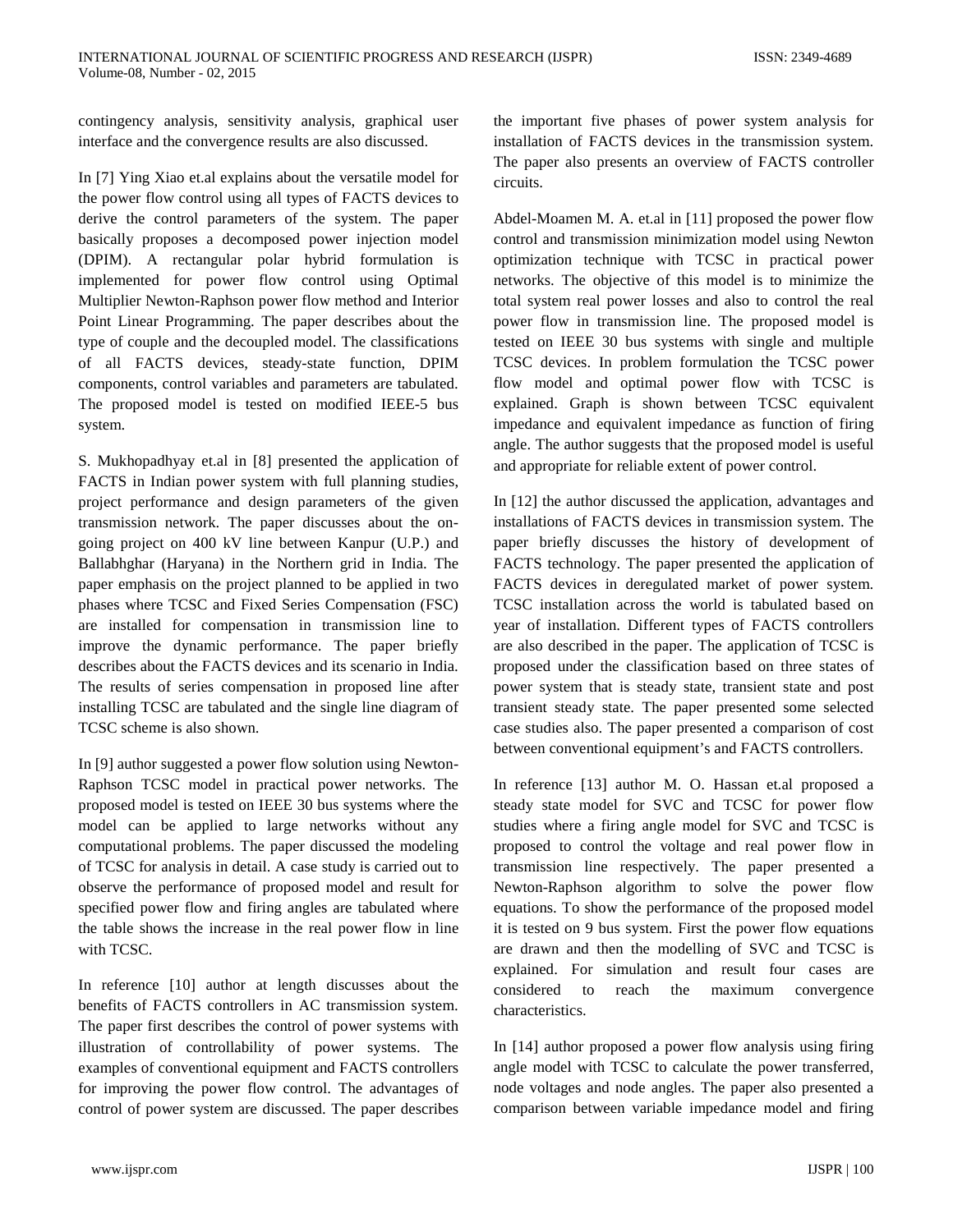angle model. The model is tested on IEEE 30 bus and IEEE 118 bus systems. The paper presents an introduction of TCSC FACTS device. The model provides a firing angle based nodal admittance matrix to use with power flow algorithm. Based on the result of case study the author suggest that with TCSC connected in transmission line the real power flow is increased and thus by placing the TCSC at specified line the real power flow can be improved to the required level.

In reference [15] a study is carried out on the reactive power control and transmission loss reduction with static models of SVC and TCSC. The proposed algorithm is tested on 9 bus and IEEE 14 bus test system. The paper presents an introduction to power flow control and Newton-Raphson technique. The paper explains the modelling of SVC and TCSC with a Flow chart. The simulation and result is described for with and without SVC and with and without TCSC. The voltage magnitude and phase angle is tabulated for both test bus systems. The comparison of result is also show between Matlab Programming and Power World Simulator for power loss and reactive power. Thus the paper presents an approach with SVC and TCSC in power system to reduce the total loss in active power.

P Paul Clee et.al in [16] proposed a model for the enhancement of power flow using TCSC FACTS controller. The proposed model is using MATLAB-SIMULINK simulation to show the effect of variation in parameters of TCSC over the performance of the system. The paper presents a study of basic module of TCSC and its analysis. The change in TCSC inductance with change in TCSC capacitance is shown. The paper presents a SIMULINK block representation in single integral model of TCSC. The simulation results are described in form of waveform drawn for voltage across TCSC, effect of TCSC in three-phase line, voltage at other end of line, three-phase voltage across the TCSC in three- phase transmission line.

In [17] the author proposed a case study on modelling and analysis of SVC, TCSC, and TCPAR in power flow analysis. The paper presents the application of different FACTS devices in power system to improve the power transfer capabilities of transmission system. The paper carries out an investigation for power flow problems using steady state model of FACTS devices namely SVC, TCSC, and TCPAR. The proposed algorithm is validated on IEEE 5 bus test system and IEEE 30 bus test system. The paper describes the basic concept and problem formulation using N-R method. The modeling of FACTS devices is explained in various stages. The results of different models are tabulated for voltages, angles, power flow and line losses with and without FACTS devices connected in the line.

In reference [18] the author discussed the power flow analysis and voltage stability enhancement using TCSC for voltage control of Nigerian 330 kV grid system where voltage drop are noticed at specified buses. The basic structure of TCSC is described and case study is carried out by forming the power flow equations and is solved using Newton-Raphson iterative method. The paper presented a simulation of power flow solution with and without TCSC. Thus the voltage is regulated at given buses and the result is represented in bar chart showing the variation in voltage profile without TCSC and with TCSC. Many other researchers such as [19], [20], [21], and [22] have performed researches in the same field to show the application of TCSC in Power flow analysis to reduce the losses and improve the power flow in transmission system.

In reference [23] author proposed the model for power flow control and power flow studies with series FACTS devices like TCSC, Static Synchronous series Compensator (SSSC) and Thyristor Controlled Phase Shifter (TCPS). The paper presents the modelling of series FACTS devices. The nonlinear equations of the models are solved using Newton-Raphson method and the power flow study is carried out with MATLAB programming. A convergence test is performed on IEEE 30 bus system to show the effectiveness of the proposed system. The result showing the variation in line flow with TCSC, SSSC and TCPS is drawn in graph for line power flow and number of iteration required for convergence.

#### III. CONCLUSION

The above case study is carried out on the role of Thyristor Controlled Series Compensator (TCSC) in the improvement of power system analysis. The paper presented an introduction to power flow analysis and FACTS Technology. The paper presented the research made for improvement in real power flow in transmission line with application of TCSC in transmission network. Newton-Raphson power flow algorithm is basically carried out in most of the case papers used for the analysis and the algorithm is tested on various standard IEEE bus test systems. And the result of different researches suggested that the improvement in real power flow is observed when TCSC connected in the specified transmission line. Thus the